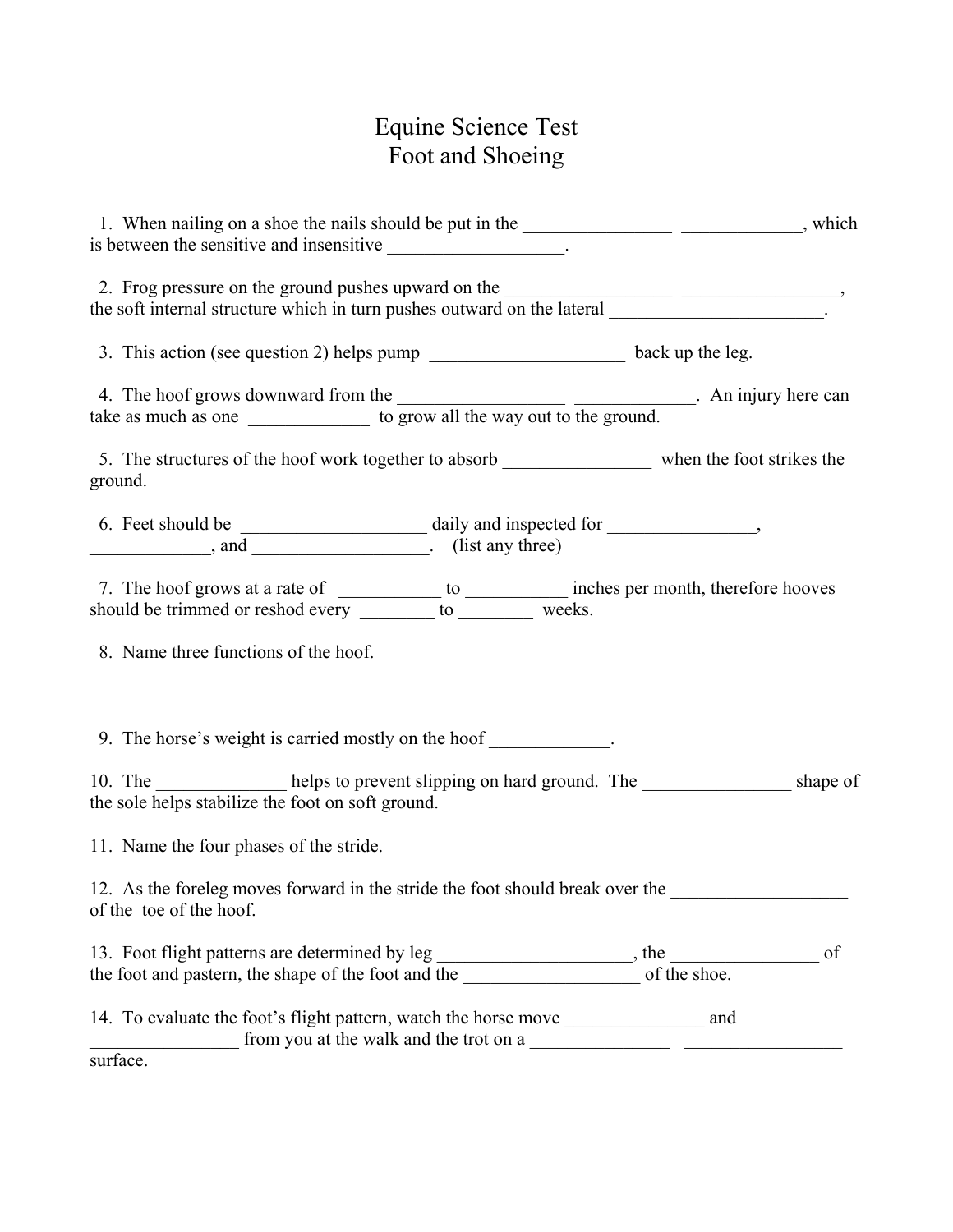15. Horses that toe in with the front feet tend to break over the inside / outside (circle one) of their foot and their feet \_\_\_\_\_\_\_\_\_\_\_\_\_\_ \_\_\_\_\_\_\_\_\_\_\_\_\_\_ when viewed moving toward you from the front.

16. Striking one leg with the leg from the opposite side is called: It is often the result of \_\_\_\_\_\_\_\_\_\_ \_\_\_\_\_\_\_\_\_\_\_\_ conformation, which causes the foot to break over on the inside of the toe.

17. The flight pattern of the foot as viewed from the side is known as the

18. Excessive weight of the foot causes the flight pattern to be higher / lower (circle one).

19. Matching

| Overreaching    | Hind toe hits front toe                |
|-----------------|----------------------------------------|
| <b>Scalping</b> | Hind toe hits front heel               |
| Forging         | Left hind foot hits right hind fetlock |
| Interfering     | Front toe hits hind coronet band       |

20. Good trimming keeps the horse sound allowing him to move as  $\sim$  as possible.

21. The angle of the \_\_\_\_\_\_\_\_\_\_\_\_\_\_ and the \_\_\_\_\_\_\_\_\_\_\_\_\_\_\_ should match.

22. T/F A club foot refers to a horse who has a very long toe and low heel.

23. What is another name for a horseshoer?

24. Name three important reasons for shoeing a horse.

25. Shoes which are too short at the heels of the foot can cause bruising or

26. Wrenching off a front shoe by over reaching with the hind foot may be the result of the of the shoe being too long.

27. Two types of shoeing are shoeing in which the farrier uses a forge and shoeing where he shapes the shoe without the aid of a forge.

28. Name the five steps in shoeing after removing the old shoe and briefly describe them.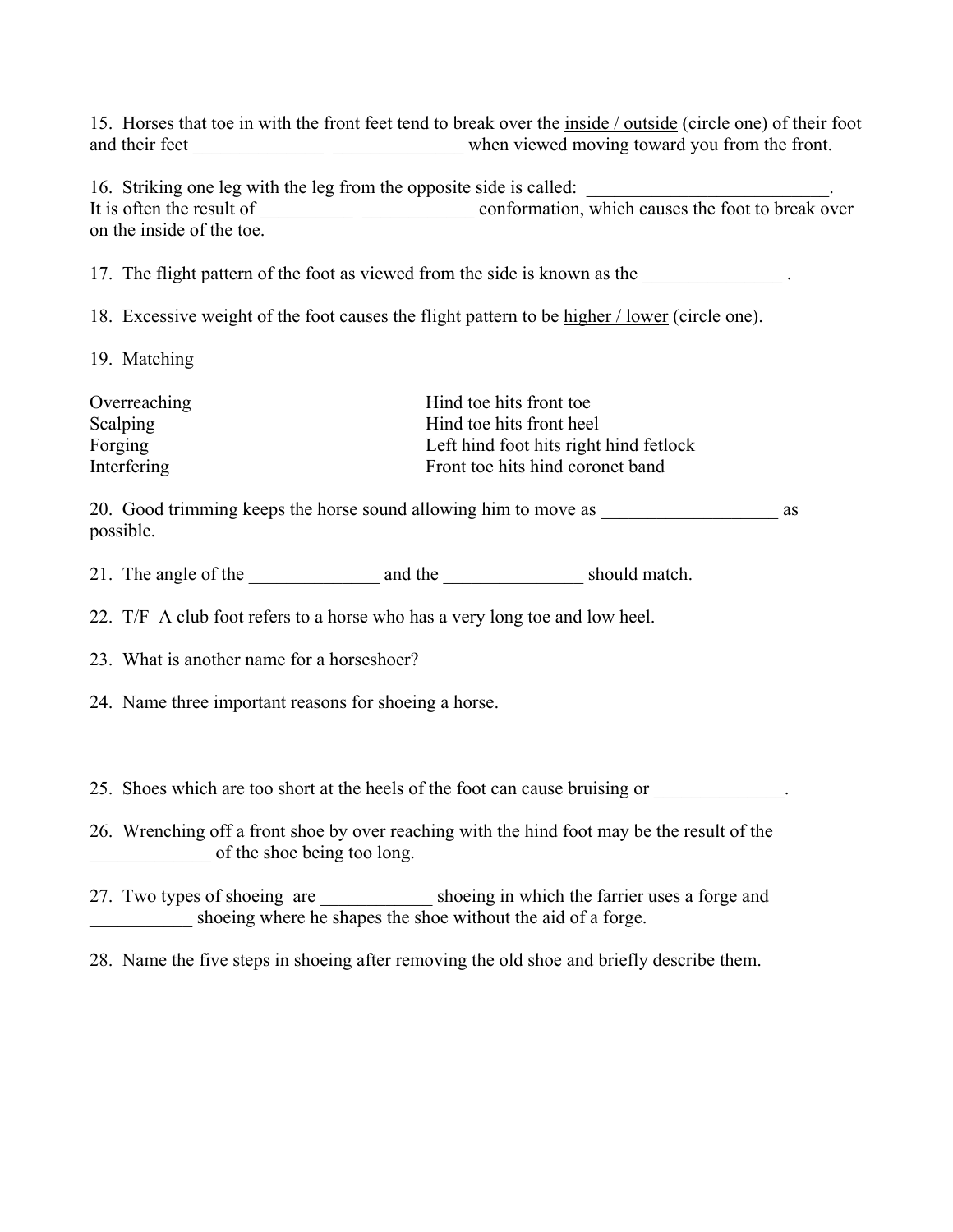29. When removing a shoe you must first raise, file and/or cut the to help the shoe to come off easily.

30. Matching. Draw a line between the farrier's tool and its use.

| Clincher       | Smooth feet and file off clinches                            |
|----------------|--------------------------------------------------------------|
| Pritchel       | Trim off excess wall                                         |
| Rasp           | Drive nails                                                  |
| Hoof knife     | Bend and flatten nail ends                                   |
| Pincers        | Provides various surfaces on which to shape the shoe         |
| <b>Nippers</b> | Used with the hammer to raise the clinches                   |
| Driving hammer | Makes holes in hand forged shoes and used to carry hot shoe. |
| <b>Buffer</b>  | Trims sole and frog                                          |
| Anvil          | Used to pry off old shoes and remove nails                   |

31. Which three of the above tools would the farrier need to trim your horse's feet if he is not going to be shod?

32. The should be shaped to fit the foot and must be the right  $\blacksquare$ 

33. \_\_\_\_\_\_\_\_\_\_\_\_\_\_\_\_\_\_\_\_\_\_ contact (on soft ground) helps the heels of the foot to expand with each weight bearing step.

34. Finished clinches should be neither too hor too and too hor too and in an even line and to prevent you from nicking your hands when picking up your horse's feet.

35. Cutting away too much sole will result in the horse being

36. If a nail is driven into the sensitive part of the foot it is called Theorem . When a nail is driven too close to the sensitive part of the foot putting pressure on it and causing lameness after a day or two it is called a  $\qquad \qquad \qquad$ 

37. Name three signs your horse needs to have his feet trimmed or be reshod.

38. \_\_\_\_\_\_\_\_\_\_\_\_\_\_\_ shoes are machine made, store bought shoes which used to come in barrels.

39. A \_\_\_\_\_\_\_\_\_\_\_\_\_\_\_\_\_\_\_\_\_\_ groove in a shoe allows the nail heads to sit down into the groove to prevent excessive wearing off.

40. A shoe has a crease all the way around it and provides traction for sports such as barrel racing and polo.

the clips may be drawn on the front shoes to help hold them in place. When clips are drawn on the hind shoes they are generally located on the \_\_\_\_\_\_\_\_\_\_\_\_\_\_\_\_\_ of the foot or shoe.